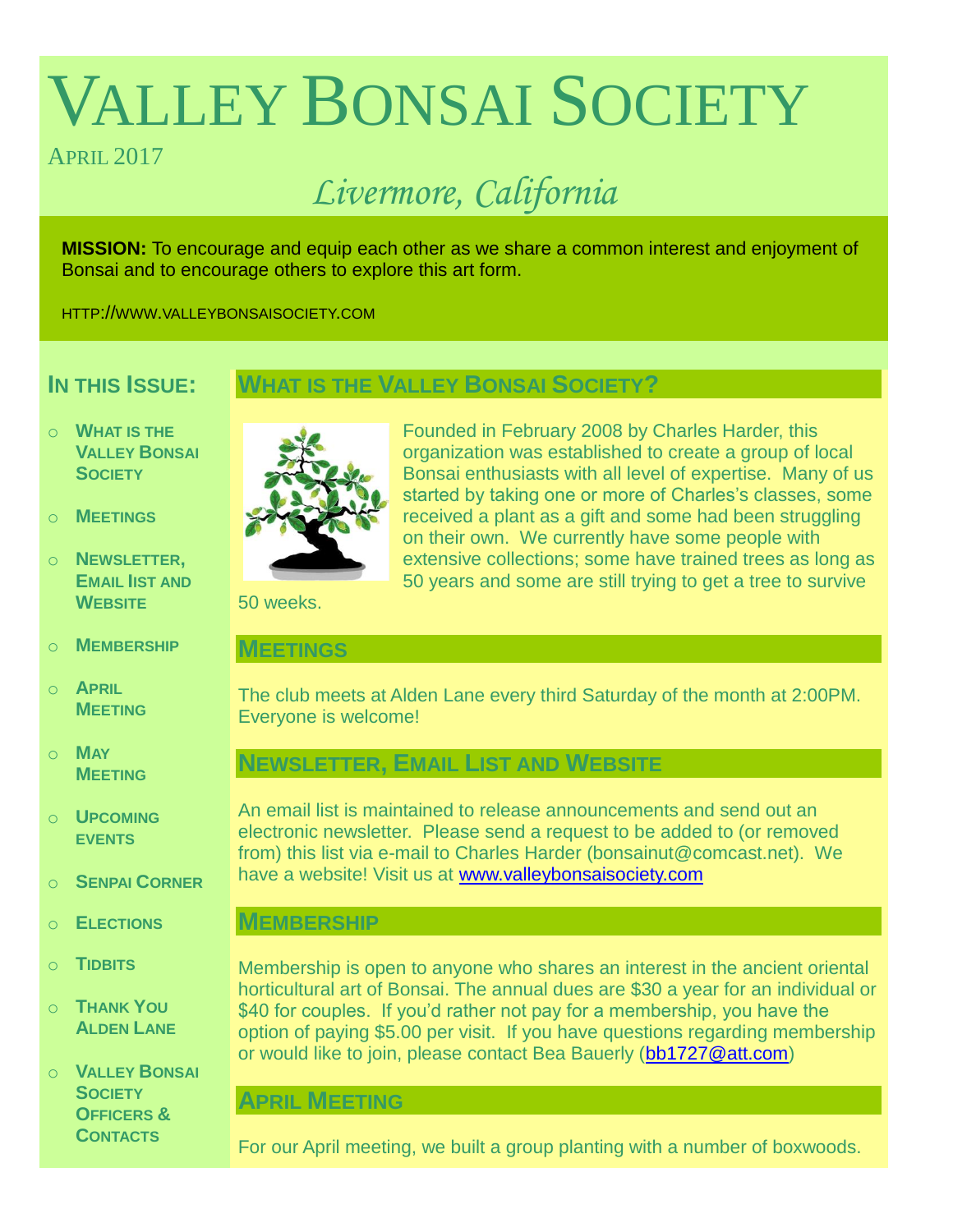

There was some discussion if all would fit into the pot that I chose. With some root pruning and creative wiring down of the roots, we were able to get all trees into the pot. All that is left is to continue trimming the upper portion and allow everything to settle and grow.



# **MAY MEETING**

Our May meeting will be about getting ready for our June show, which is over Father's Day weekend (June  $17<sup>th</sup>$  and  $18<sup>th</sup>$ ). We will discuss tree and pot preparation as well as some general techniques that I will be using for setting up the display.

If you have a specific Dai (tree stand) that you have paired with your tree let me know when you bring the tree. I will have my collection of Dai, so if you do not have one, do not worry.

# **UPCOMING EVENTS**

#### **May 20 – 21, 2017 Sacramento, California**

Satsuki Aikokai of Sacramento: Annual Bonsai Show will be held at the Shepard Garden Center, 3330 McKinley Blvd. Hours are Saturday 10 AM – 5PM, and 10 AM – 4PM, with demonstrations at 1 PM on both days by Yuzo Maruyama. Class "Create your own flowering azalea bonsai" at 11 AM daily with class fee \$20. Satsuki information booth, vendors, raffles, etc. For more information contact Ronn Pigram at (916) 428-8505 or [satsukiaiko](mailto:satsukiaikokaisac@sbcglobal.net)[kaisac@sbcglobal.net](mailto:satsukiaikokaisac@sbcglobal.net)

#### **May 20 – 21, 2017 Palo Alto, California**

Akebono Bonsai Club and Kashu Suiseki Kai: 55<sup>th</sup> and 51<sup>st</sup> Annual Show held at the Palo Alto Buddhist Temple, 2751 Louis Rd. Show hours are Noon to 5 PM each day with demonstration at 2 PM, followed by demo raffle and door prizes. Free Admission. For more information contact [Ake](mailto:AkebonoBonsai@gmail.com)[bonoBonsai@gmail.com](mailto:AkebonoBonsai@gmail.com)

#### **May 20 – 21, 2017 Oakland, California**

Bay Area Satsuki Aikokai (BASA): 22<sup>nd</sup> Annual Satsuki Azalea Bonsai Show at the Lakeside Park Garden Center, Lake Merritt, 666 Bellevue Avenue. Show hours are 10 AM – 5 PM Saturday and 10 AM – 4 PM Sunday. Featuring Bonsai Satsuki Azaleas in full flower bloom! Expert demonstration on styl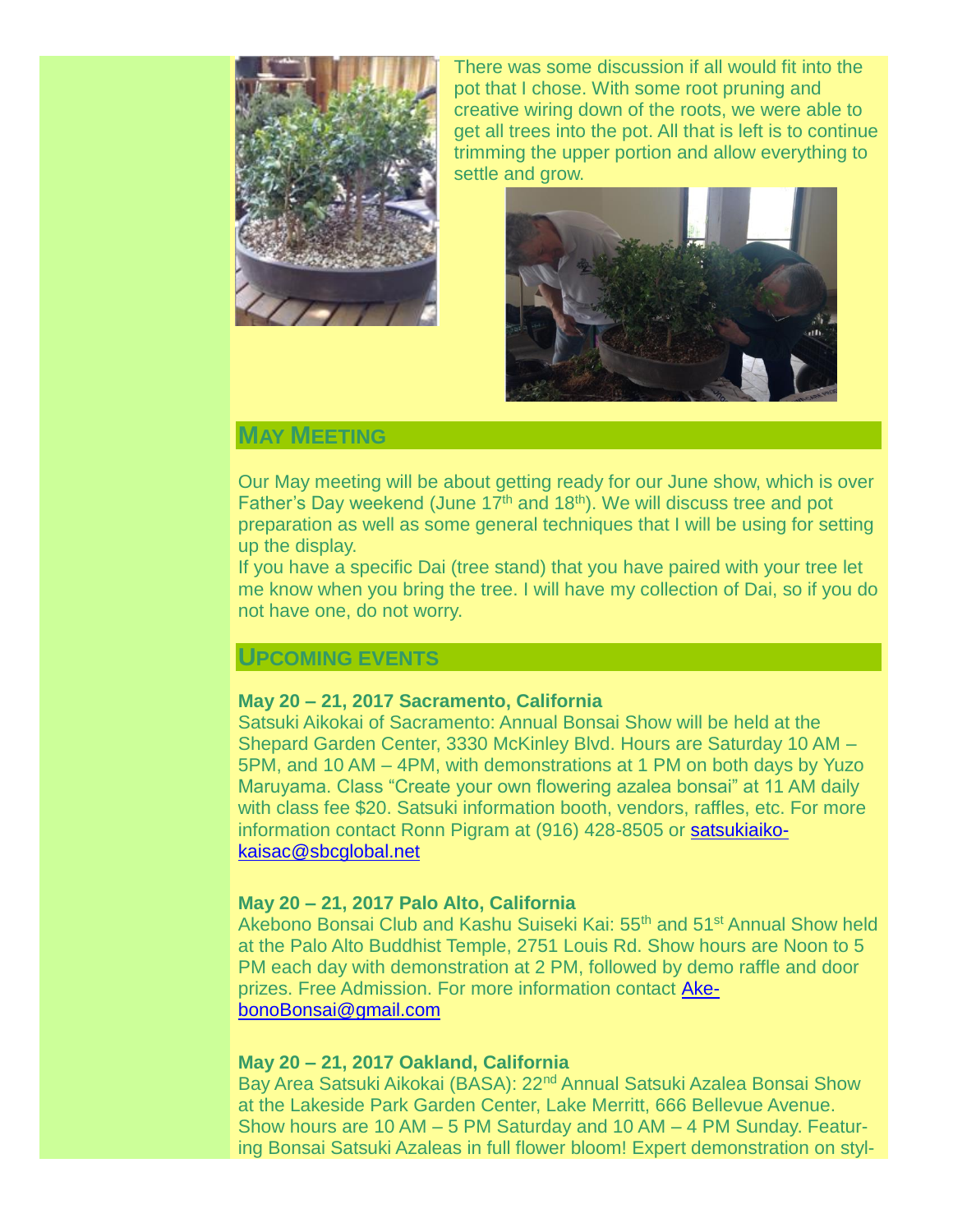ing, educational forums all day, member sales with beginner & Japan imported material, Vendors, Silent auctions, free admission, and public parking available. For more information, contact George Haas at gwhaas@comcast.net or visit our website<http://satsukiazaleabonsai.org/>.

#### **June 3 - 4, 2017 San Mateo, California**

Sei Boku Bonsai Kai: 34th Annual Show at the San Mateo Garden Center. 605 Parkside Way (next to Beresford Park). Show hours are 10 AM - 4 PM both days, with demonstration by Matt Reel from 1 – 3 PM on Saturday (tree will be raffled off at the conclusion of his demo). On Sunday Matt will lead an open view workshop from Noon – 3 PM (one of the workshop trees raffled at conclusion). Large club member plant sale, vendors, door prizes and our always popular raffles. Admission is free. Dr. Bonsai will be available to offer styling and care tips. For more information contact Marsha Mekisich at [eclec](mailto:eclectic.gardener@yahoo.com)[tic.gardener@yahoo.com](mailto:eclectic.gardener@yahoo.com)

#### **June 4, 2017 Seaside, California**

Monterey Bonsai Club: 54th Annual Exhibition at the Monterey Buddhist Temple, 1150 Noche Buena Street. Show hours are 11 AM - 4 PM. Demonstration at 1:30 PM by Katsumi Kinoshita. Silent auction area will include bonsai, pots and plants. For more information: email Rich Guillen at richguillen@sbcglobal.net or Drew Tucker at [dtucker1286@gmail.com](mailto:dtucker1286@gmail.com)

#### **June 24 – 25, 2017 Palo Alto, California**

Kusamura Bonsai Club: 57th Annual Show will be held at the Lucie Stern Community Center, 1305 Middlefield Road. Hours are Saturday, Noon – 5 PM, and Sunday 11 AM - 5 PM with demonstrations at 1:30 PM each day. Saturday demonstration provided by Jonas Dupuich of Bonsai Tonight. Sunday demonstration provided by club members. Free admission. Bonsai trees, pots, and other bonsai-related items will be for sale. For more information contact Charlene Fischer at charlenerae@mac.com or [www.kusamurabonsai.org](http://www.kusamurabonsai.org./)

#### **SENPAI CORNER**

Since some of you have said that you will not be able to attend our May meeting, I thought that I would use this space to cover some of what I will be discussing at our meeting. When displaying your tree, you want to make sure that no matter what stage of development your tree is in; that it is presentable. I want to point out that I encourage all members to display something, as you should be proud of what you are working on. Your trees should be trimmed and either in the final shape or be apparent what the shape will become. Any wiring on branches should be neat and evenly spaced, it is acceptable to show a tree with wire, but if possible keep wiring to a minimum. The pot should be free of mineral deposits, and if a non-glazed pot, after cleaning, wipe it down with mineral oil.

A top dressing should be applied of a material that is a consistent particle size and preferable of a consistent tone or color.

It should go without saying to make sure that there are no weeds or other debris on the soil surface.

Please make sure that you spray for pests and diseases a couple of weeks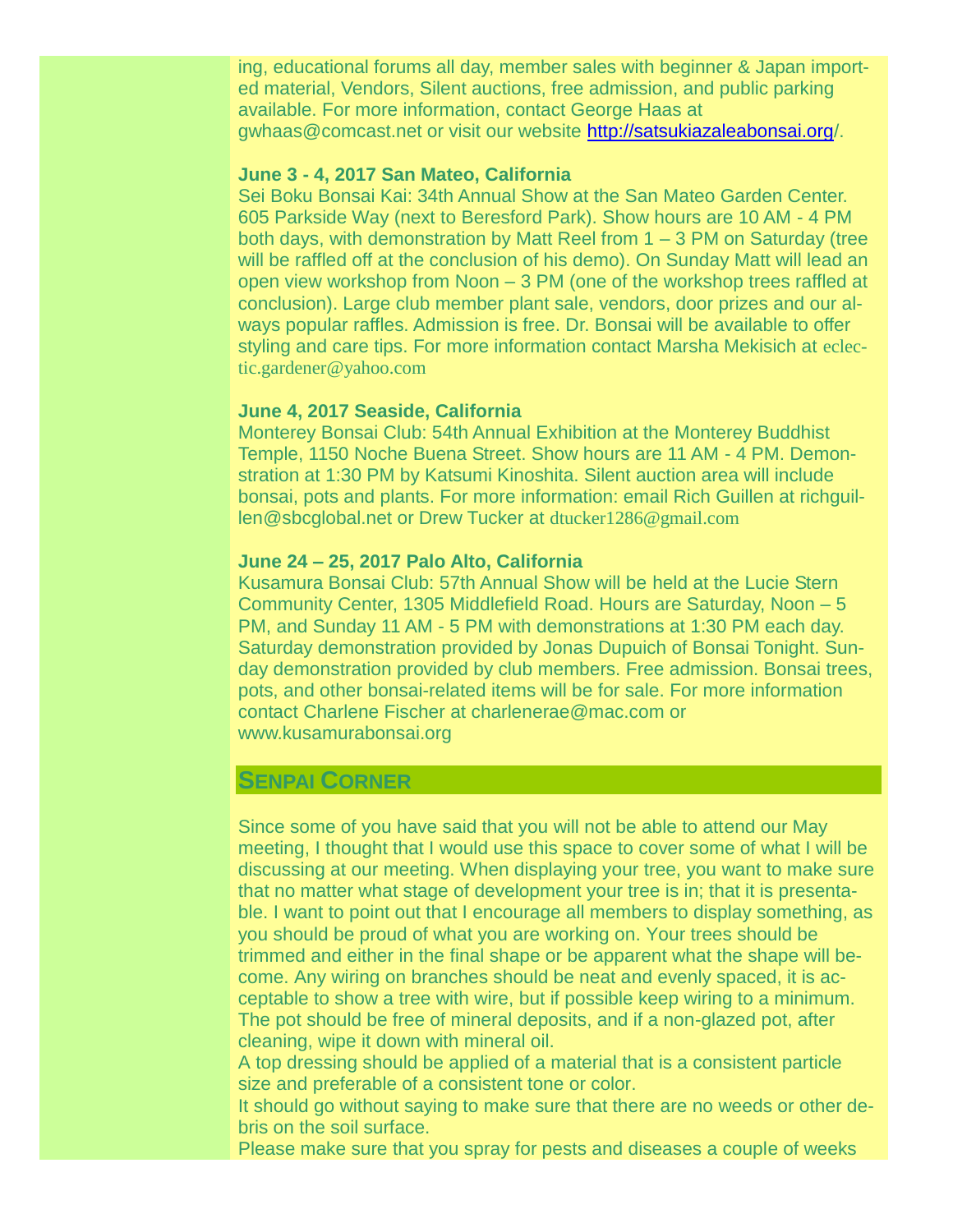before the show to ensure your trees health as well as not endangering other people's trees.

Our show is in June so start thinking of what trees you want to display and if you have not already done so, please provide a list in May, so I can make sure that I have labels printed.

#### **ELECTIONS**

Positions on the Board are still available. Please contact Bea if you are interested.

#### **TIDBITS**

Our show is around the corner, a request was send to all members to provide the number and name of the trees you will be bringing. Please bring your trees in on Friday afternoon the 16<sup>th,</sup> after 2PM, to allow Charles and I time to get all of the trees set up and labeled. No last minute drop off on Saturday please, unless pre-arranged with Charles.

A request for volunteers will be send shortly. I encourage everyone to check pictures of prior shows on our website.

For your enjoyment, here are some pictures of our April meeting.





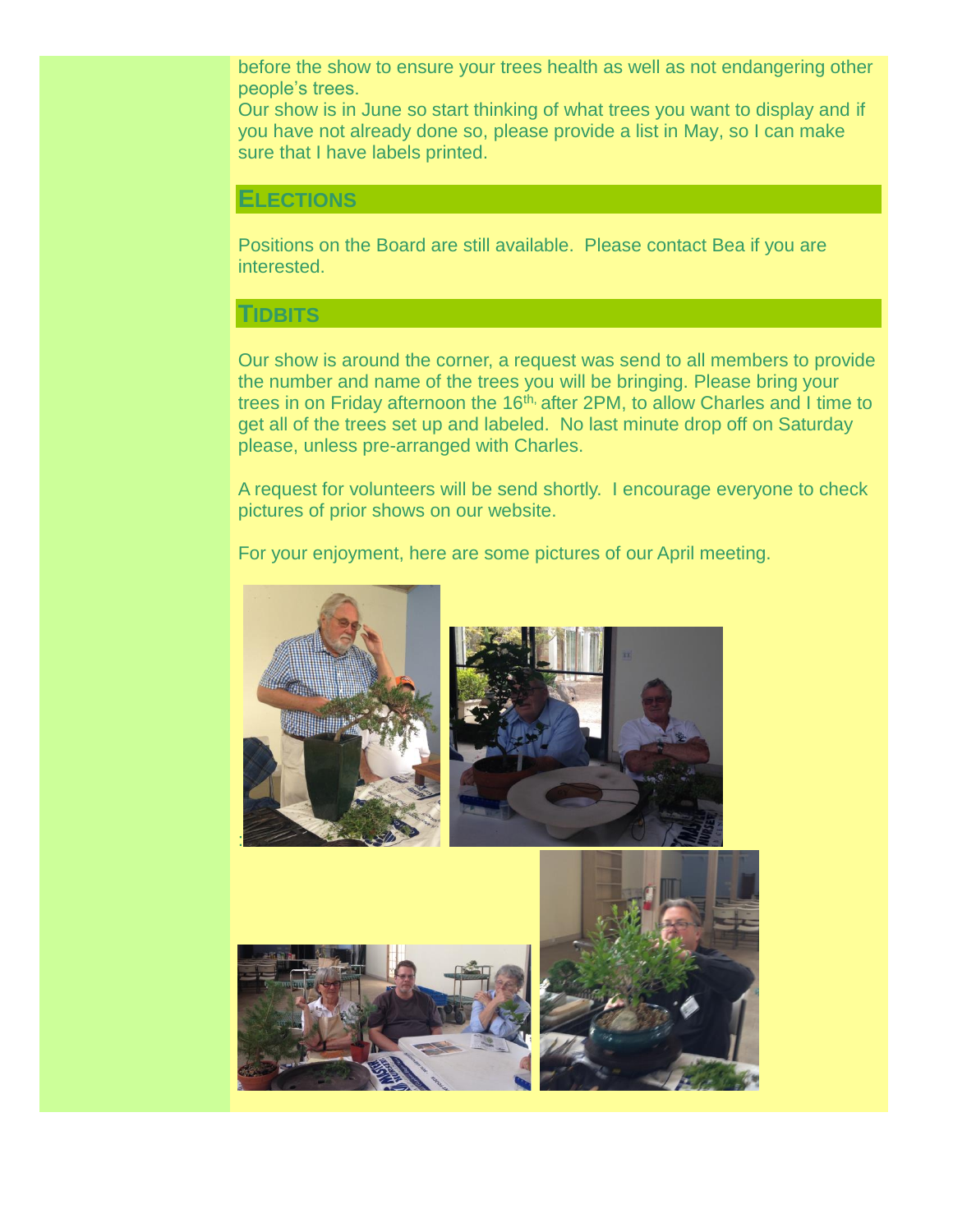





**THANK YOU ALDEN LANE**



981 Alden Lane Livermore, CA 94550 (925) 447-0280 [www.aldenlane.com](http://www.aldenlane.com/)

Thanks to Alden Lane for allowing us to meet for free at the nursery as we start up. Alden Lane Nursery has evergreen and blooming trained Bonsai specimens in many sizes for indoors and outdoor gardens. Stop in and let one of the Bonsai experts help you design your own Bonsai masterpiece from the selection of Bonsai pots and starter plants. They also carry Bonsai tools and enough useful Bonsai accessories to satisfy even the most dedicated bonsai tree hobbyist.

The nice thing about meeting at Alden Lane is that you have the opportunity to not only pick up bonsai stock and supplies but to shop under the oaks amongst one

of the most extensive offerings for your home and garden. Inspiration and beauty abounds where ever you look along with the friendly, knowledgeable staff of Alden Lane. Don't forget to say THANK YOU for the incredible support!

## **SOCIETY OFFICERS AND CONTACTS**

**President** Charles Harder bonsainut@comcast.net